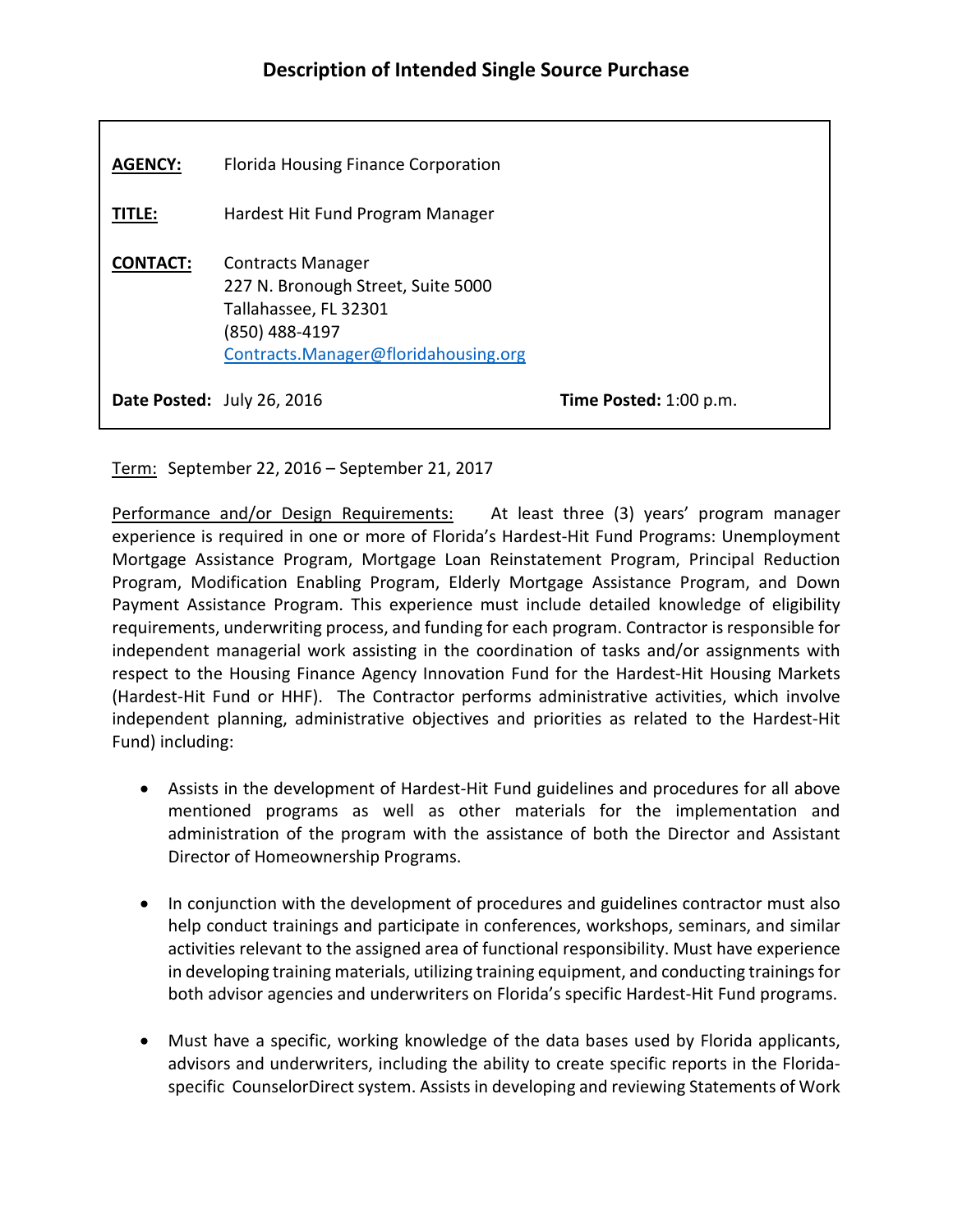for any upgrades or enhancements needed in CounselorDirect for all Florida-specific HHF programs.

- Coordinates the implementation of new mortgage loan servicers (servicers) for all applicable Florida-specific HHF programs including execution of the Participation Agreement, training new servicers on all programs, assisting with the electronic file transfer and coordinating the monthly payments.
- Utilizes the common data file for all loan level information provided to and from the servicers for all Florida-specific HHF programs.
- Prepares all funding disbursements to servicers for all Florida-specific HHF programs.
- Utilizes Sharefile and SFTP for all secure transfers between FHFC and the servicers.
- Provides technical assistance on the Hardest-Hit Fund to all stakeholders including servicers, advisor agencies, local governments, and the general public. Distributes Hardest-Hit Fund information to interested persons. Consults with compliance monitors and attorneys as needed.
- Maintains and reconciles the Hardest-Hit Fund expenditures for all Florida-specific HHF programs including disbursements and administrative expenditures.
- Coordinates the development, processing, and reconciliation of quarterly performance reports for all Florida-specific HHF programs. Creates these reports using the CounserlorDirect system and, after approval, submits them to the US Treasury.
- Assists the Assistant Director and Director of Homeownership Programs and the Communications staff in the development and implementation of marketing initiatives for the Hardest-Hit Fund.
- Assists staff of Quality Assurance, HHF Compliance and the Inspector General's Office in monitoring compliance with Hardest-Hit Fund requirements.
- Assists the Assistant Director and, the Director of Homeownership Programs and Legal Staff in any appeals or challenges received in relation to the Hardest-Hit Fund.
- Performs special assignments, research and report preparation in relation to all Floridaspecific HHF programs as assigned.

Intended Source: RCL Consulting and Management, Inc.

Estimated Dollar Amount: \$92,560